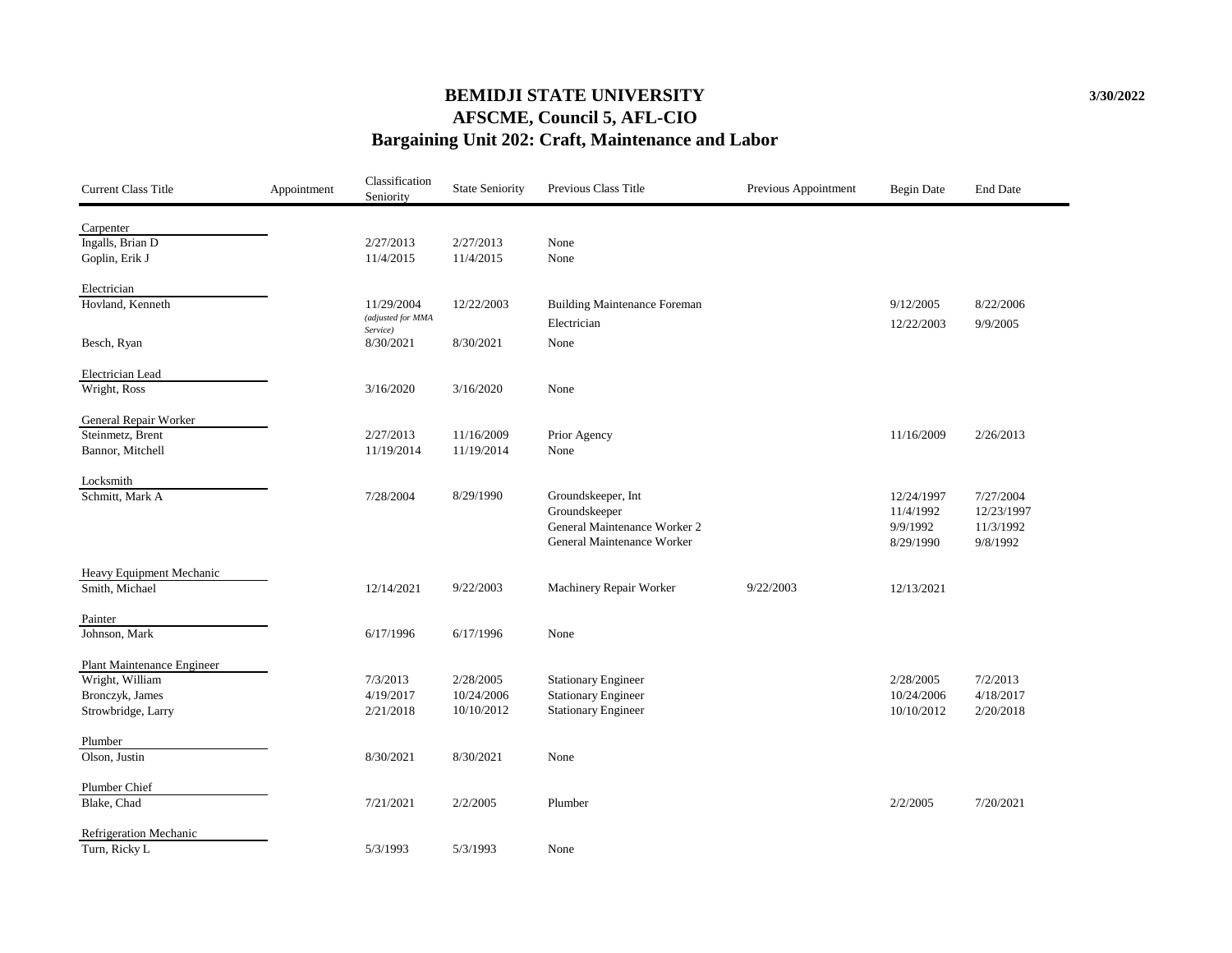| <b>Stationary Engineer</b> |            |            |      |
|----------------------------|------------|------------|------|
| Albers, Phil               | 9/11/2002  | 9/11/2002  | None |
| Vollan, Greg               | 10/24/2012 | 10/24/2012 | None |
| Schmidthuber, Jared        | 10/9/2017  | 10/9/2017  | None |
| Larson, Loren K.           | 2/21/2018  | 2/21/2018  | None |
| Frenzel, Chad              | 4/12/2021  | 4/12/2021  | None |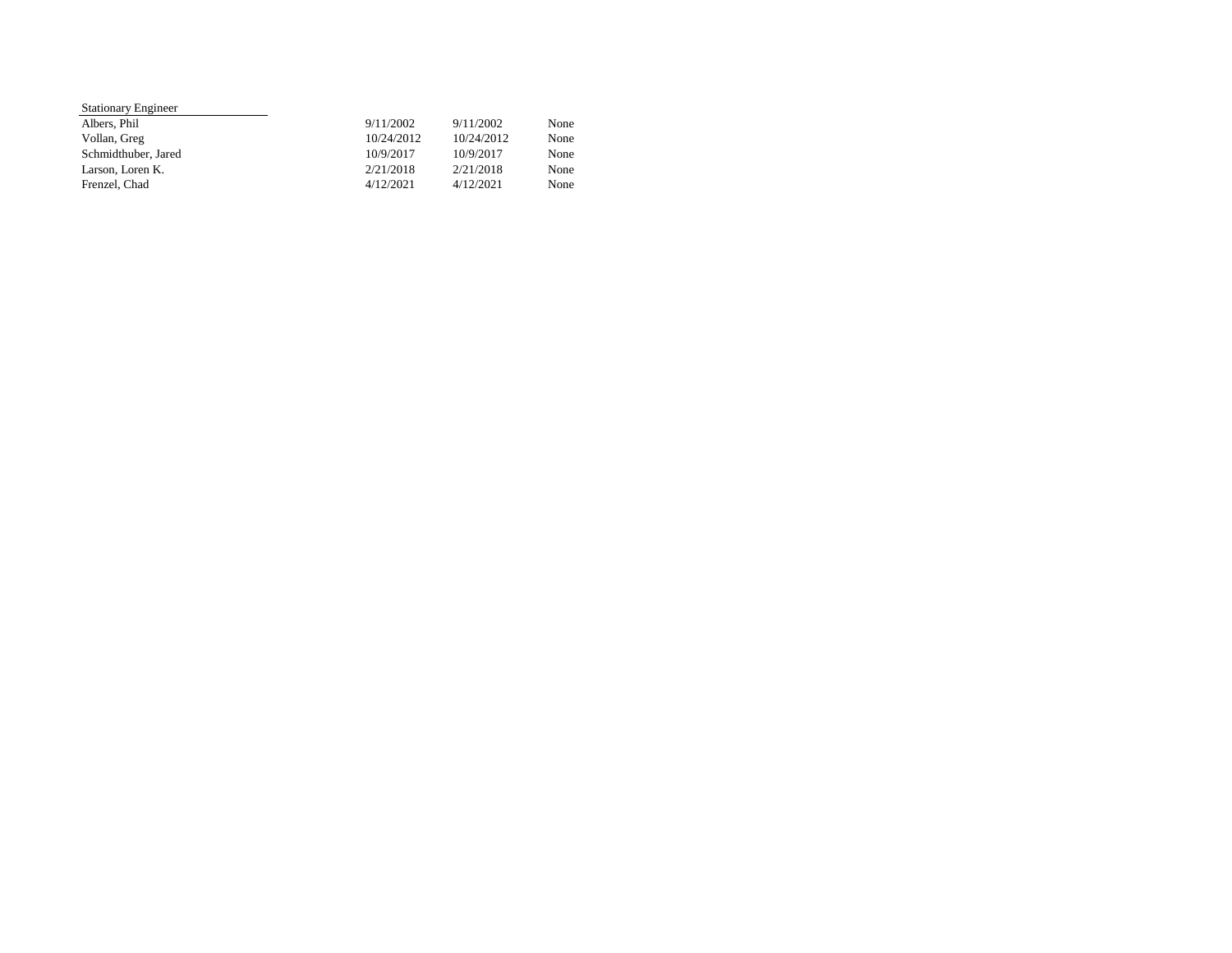#### **BEMIDJI STATE UNIVERSITY AFSCME, Council 6, AFL-CIO Bargaining Unit 203: Service Unit**

| <b>Current Class Title</b> | Appointment | Classification<br>Seniority | <b>State Seniority</b> | Previous Class Title         | Previous Appointment | <b>Begin Date</b> | <b>End Date</b> |
|----------------------------|-------------|-----------------------------|------------------------|------------------------------|----------------------|-------------------|-----------------|
| Athletic Equipment Manager |             |                             |                        |                              |                      |                   |                 |
| Palmiscno, Toby            |             | 8/21/2009                   | 8/21/2009              | None                         |                      |                   |                 |
| Gitz, Brent                |             | 9/26/2016                   | 9/26/2016              | None                         |                      |                   |                 |
|                            |             |                             |                        |                              |                      |                   |                 |
| Campus Security Officer    |             |                             |                        |                              |                      |                   |                 |
| Carlson, Alissa            |             | 10/3/2007                   | 10/3/2007              | None                         |                      |                   |                 |
| Pula, Scott                |             | 11/9/2011                   | 11/9/2011              | None                         |                      |                   |                 |
| Sillerud, Jeffery          |             | 6/27/2012                   | 6/27/2012              | None                         |                      |                   |                 |
| General Maintenance Worker |             |                             |                        |                              |                      |                   |                 |
| Kaiser, Joseph             |             | 3/9/1983                    | 9/9/1982               | General Maintenance Worker 3 |                      | 7/8/1987          | 6/30/1995       |
|                            |             |                             |                        | General Maintenance Worker 2 |                      | 9/9/1982          | 7/7/1987        |
| Robins, Wayne              |             | 1/31/1985                   | 10/8/1984              | General Maintenance Worker 3 |                      | 7/8/1987          | 6/30/1995       |
|                            |             |                             |                        | General Maintenance Worker 2 |                      | 1/31/1985         | 7/7/1987        |
| Brower, Sheldon            |             | 9/26/1994                   | 9/26/1994              | None                         |                      |                   |                 |
| Hensley, LeAnn             |             | 7/21/1999                   | 12/16/1998             | None                         |                      |                   |                 |
| Duncan, Seth               |             | 10/8/2002                   | 10/8/2002              | None                         |                      |                   |                 |
| Enfield, Justin            |             | 6/14/2001                   | 6/14/2001              | Hockey Rink Ice Maker        |                      | 8/24/2005         | 5/24/2011       |
|                            |             |                             |                        | General Maintenance Worker   |                      | 6/14/2001         | 8/23/2005       |
| Spears, Shelly             |             | 4/7/2004                    | 4/7/2004               | General Maintenance Worker   |                      | 4/7/2004          | 6/28/2005       |
| Day, Dax                   |             | 7/1/2007                    | 12/22/2004             | General Maintenance Worker   | Intermittent         | 7/1/2007          | 8/2/2011        |
|                            |             |                             |                        | General Maintenance Worker   |                      | 8/3/2011          |                 |
| Peterson, Aaron            |             | 10/12/2011                  | 11/2/2010              | General Maintenance Worker   | Intermittent         | 10/12/2011        | 3/13/2012       |
| Kern, Arthur               |             | 10/17/2011                  | 10/17/2011             | General Maintenance Worker   | Intermittent         | 10/17/2011        | 6/19/2012       |
| Wilander, Mark             |             | 3/6/2013                    | 3/6/2013               | General Maintenance Worker   | Intermittent         | 3/6/2013          | 12/3/2013       |
| Skudlarek, Daniel          |             | 11/19/2014                  | 11/19/2014             | None                         |                      |                   |                 |
| Ausk, Terry                |             | 8/20/2015                   | 8/20/2015              | None                         |                      |                   |                 |
| Skudlarek, Clarisa         |             | 8/12/2015                   | 8/12/2015              | None                         |                      |                   |                 |
| Bartels, Travis            |             | 4/20/2016                   | 4/20/2016              | None                         |                      |                   |                 |
| Davis, James               |             | 9/22/2016                   | 9/18/2015              | None                         |                      |                   |                 |
| Watts, Darin               |             | 7/15/2017                   | 12/5/2012              | General Maintance Worker     |                      | 10/13/2016        | 7/14/2017       |
|                            |             |                             |                        | Prior Agency                 |                      | 12/5/2012         | 10/12/2016      |
| Miller, Kenyon             |             | 8/1/2018                    | 8/1/2018               | None                         |                      |                   |                 |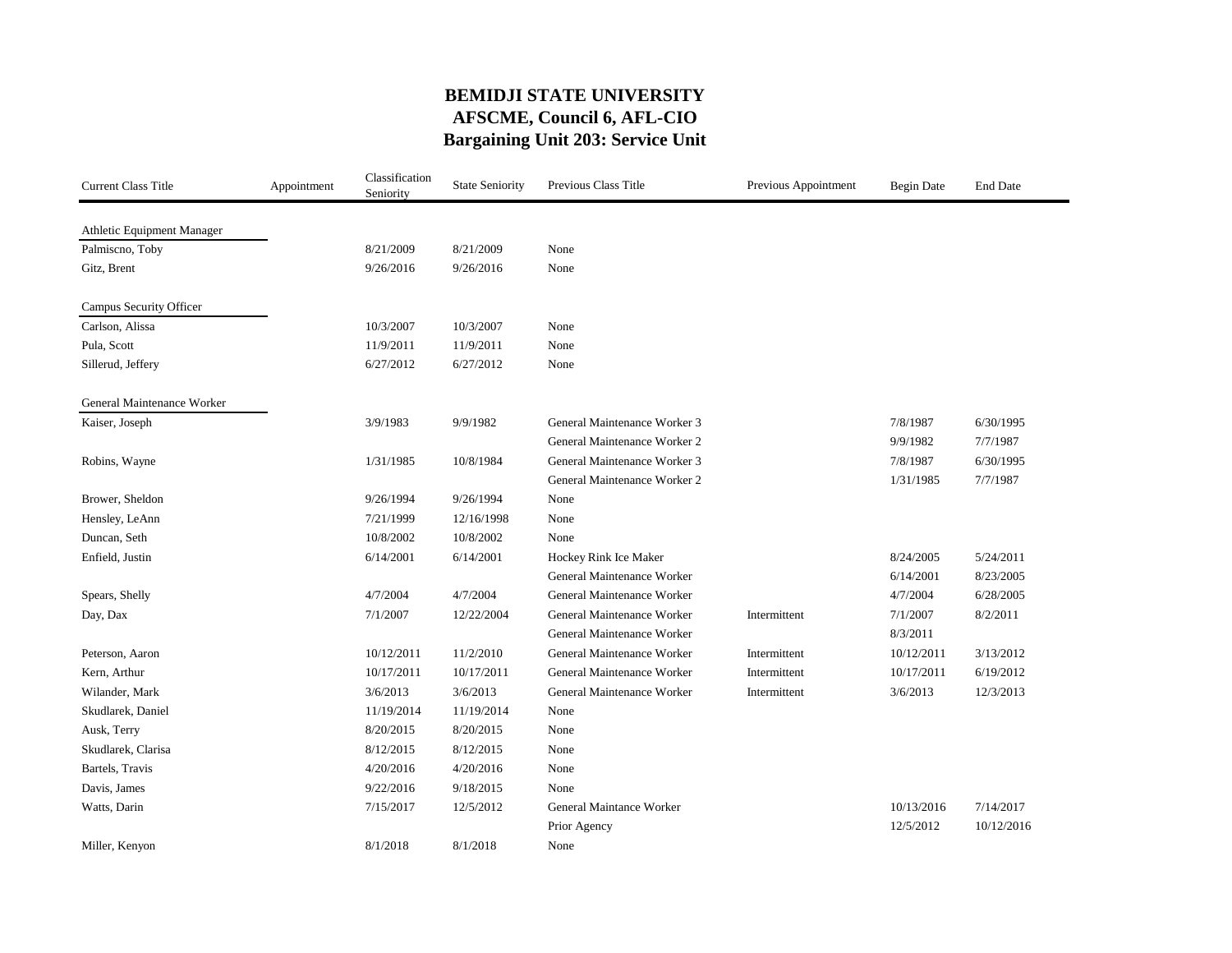| Duke, Christopher                | 11/25/2019 | 11/25/2019 | None                         |              |           |            |
|----------------------------------|------------|------------|------------------------------|--------------|-----------|------------|
| Jorstad, Cassandra               | 12/26/2019 | 12/26/2019 | None                         |              |           |            |
| Hueschle, Kimberly               | 5/25/2021  | 5/25/2021  | None                         |              |           |            |
| Wallingford, Justin              | 8/16/2021  | 8/16/2021  | None                         |              |           |            |
| Watts, Connor                    | 11/8/2021  | 11/8/2021  | None                         |              |           |            |
| Bartels, Tanner                  | 11/17/2021 | 11/17/2021 | None                         |              |           |            |
| Goeltl, David                    | 12/6/2021  | 12/6/2021  | None                         |              |           |            |
| Loonsfoot, Levi                  | 12/6/2021  | 12/6/2021  | None                         |              |           |            |
| General Maintenance Worker, Lead |            |            |                              |              |           |            |
| Geiger, Mark                     | 12/8/2021  | 6/16/2005  |                              |              |           |            |
| Tisdell, Randy                   | 11/17/2004 | 9/20/1984  | General Maintenance Worker   |              | 7/1/1995  | 11/16/2004 |
|                                  |            |            | General Maintenance Worker 3 |              | 7/8/1987  | 6/30/1995  |
|                                  |            |            | General Maintenance Worker 2 |              | 1/31/1985 | 7/7/1987   |
|                                  |            |            | General Mai1tenance Worker 1 |              | 9/20/1984 | 1/30/1985  |
| Groundskeeper Intermediate       |            |            |                              |              |           |            |
| Coulter, Amanda                  | 10/8/2014  | 7/8/2013   | General Maintenance Worker   |              | 3/26/2014 | 10/7/2014  |
|                                  |            |            | General Maintenance Worker   | Intermittent | 7/8/2013  | 3/25/2014  |
| Burlage, Greg                    | 12/20/2021 | 12/20/2021 | None                         |              |           |            |
| Roads and Grounds MNTC Coord     |            |            |                              |              |           |            |
| St John, Clyde                   | 9/5/2018   | 5/3/2017   | Groundskeeper Intermediate   |              | 5/3/2017  | 9/4/2018   |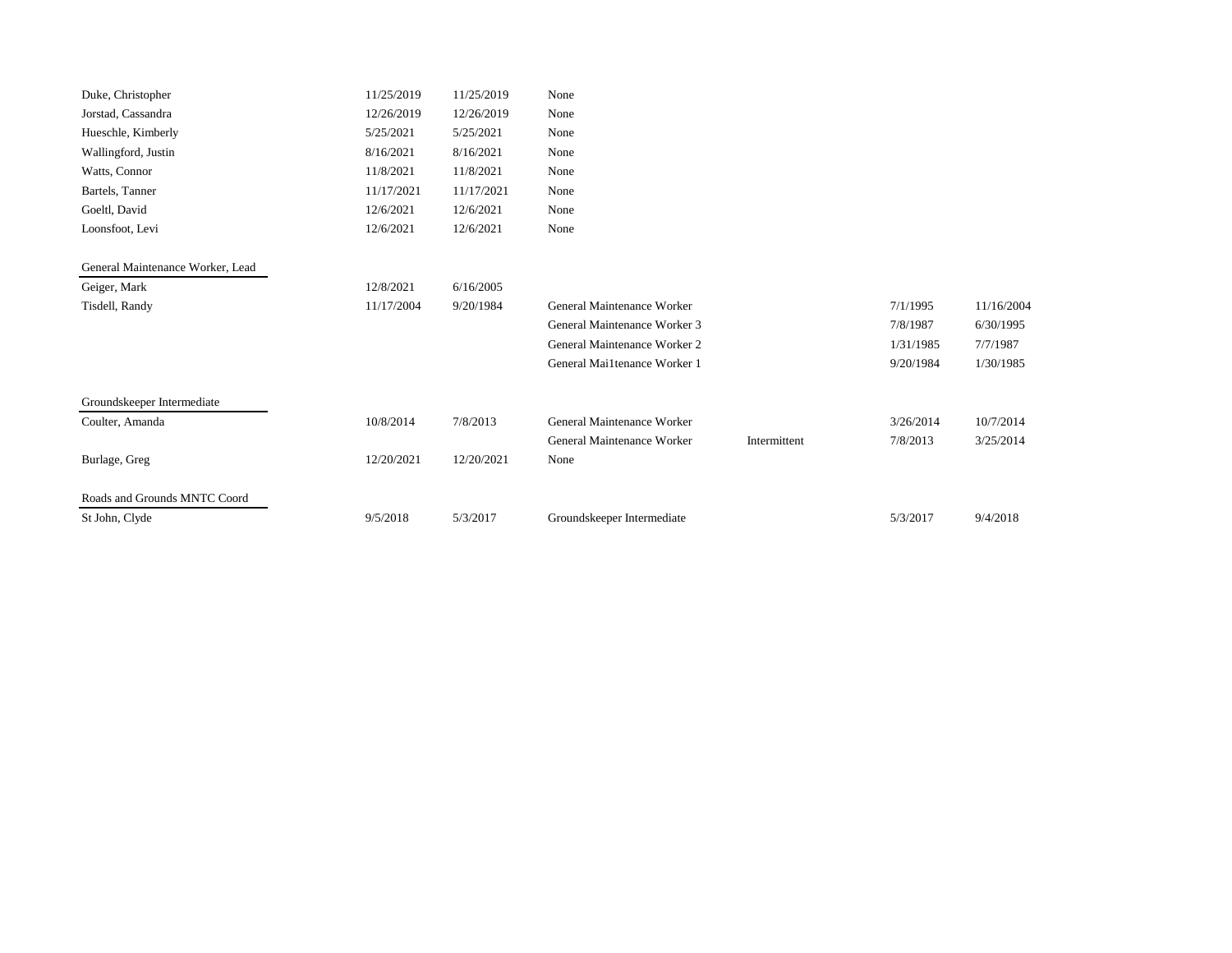# **BEMIDJI STATE UNIVERSITY AFSCME, Council 6, AFL-CIO Bargaining Unit 204: Health**

| <b>Current Class Title</b>      | Appointment | <b>State Seniority</b> | Previous Class Titl Previous Appointment     | Begin Date | <b>End Date</b> |
|---------------------------------|-------------|------------------------|----------------------------------------------|------------|-----------------|
|                                 |             |                        |                                              |            |                 |
| <b>Licensed Practical Nurse</b> |             |                        |                                              |            |                 |
| Reiplinger, Kristi              | FT AY, PT   | 8/26/2010              | <b>Licensed Practical</b>                    | 9/25/2013  |                 |
|                                 | Summer      |                        | Nurse                                        |            |                 |
|                                 |             |                        | Licensed Practical<br>Intermittent, Seasonal | 8/26/2010  | 9/24/2013       |
|                                 |             |                        | Nurse                                        |            |                 |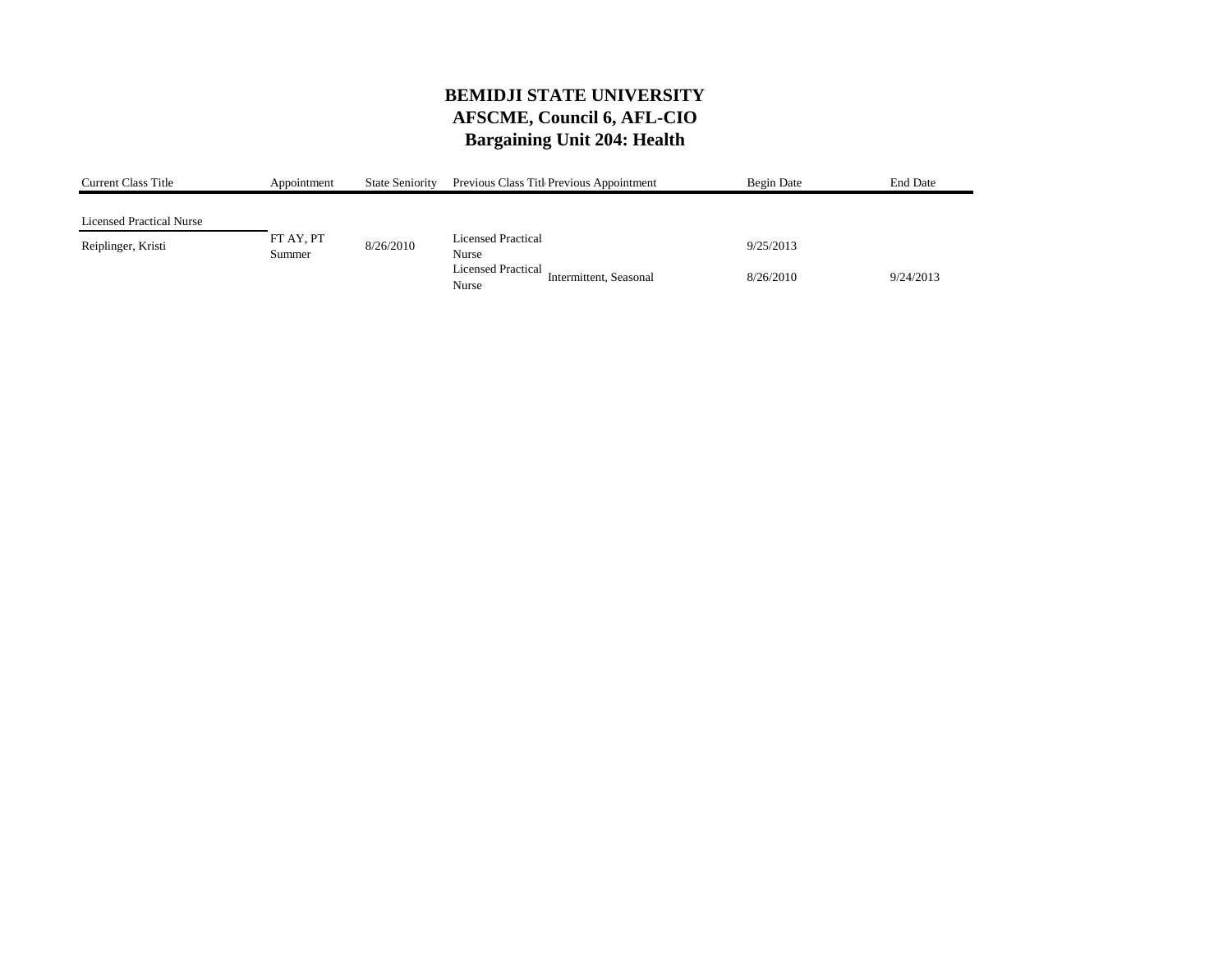# **BEMIDJI STATE UNIVERSITY AFSCME, Council 6, AFL-CIO Bargaining Unit 206: Clerical and Office**

| <b>Current Class Title</b>     | Appointment | <b>State Seniority</b> |                                       | Previous Class Titl Previous Appointment | <b>Begin Date</b> | End Date   |
|--------------------------------|-------------|------------------------|---------------------------------------|------------------------------------------|-------------------|------------|
|                                |             |                        |                                       |                                          |                   |            |
|                                |             |                        | Office and                            |                                          |                   |            |
| Baumann, Jennifer              |             | 1/3/2017               | Administrative<br>Specialist          |                                          | 1/3/2017          | 5/15/2018  |
| Schmitt, Shannon               |             | 3/20/2019              | None                                  |                                          |                   |            |
| Watkins, Laurie                |             | 3/27/2021              | None                                  |                                          |                   |            |
| Central Service Administrative |             |                        |                                       |                                          |                   |            |
| Specialist                     |             |                        |                                       |                                          |                   |            |
|                                |             |                        | General                               |                                          |                   |            |
| Anderson, Shawn                |             | 10/11/1999             | Maintenance                           |                                          | 12/18/2013        | 8/31/2021  |
|                                |             |                        | Worker<br>Groundskeeper,              |                                          | 12/18/2013        | 7/15/2014  |
|                                |             |                        | Inf<br>General Repair                 |                                          |                   |            |
|                                |             |                        | Worker                                |                                          | 8/6/2012          | 12/12/2012 |
|                                |             |                        | General                               |                                          |                   |            |
|                                |             |                        | Maintenance                           |                                          | 7/7/2003          | 12/17/2013 |
|                                |             |                        | Worker                                |                                          |                   |            |
|                                |             |                        | Prior Agency                          |                                          | 10/11/1999        | 7/6/2003   |
| Teetzel, Robert                |             | 12/11/2019             | None                                  |                                          |                   |            |
| Central Service Administrative |             |                        |                                       |                                          |                   |            |
| Specialist, Intermediate       |             |                        |                                       |                                          |                   |            |
| Solo, Troy                     |             | 8/27/2001              | <b>Customer Service</b>               | 7/14/2004                                | 41219             |            |
|                                |             |                        | Specialist                            |                                          |                   |            |
|                                |             |                        | (Part-time)                           |                                          |                   |            |
|                                |             |                        | General                               |                                          |                   |            |
|                                |             |                        | Maintenance                           | 8/27/2001                                | 38181             |            |
|                                |             |                        | Worker                                |                                          |                   |            |
| Dahlgren, Beverly              |             | 3/19/2012              | None                                  |                                          |                   |            |
| Central Service Administrative |             |                        |                                       |                                          |                   |            |
| Specialist, Sr.                |             |                        |                                       |                                          |                   |            |
|                                |             |                        | Central Service                       |                                          |                   |            |
| Velez, Joshua                  |             | 6/27/2013              | Administrative                        |                                          | 1/30/2014         | 10/2/2018  |
|                                |             |                        | Specialist<br><b>Central Services</b> |                                          |                   |            |
|                                |             |                        | Administrative                        | Part-time                                | 6/27/2013         | 1/29/2014  |
|                                |             |                        | Specialist                            |                                          |                   |            |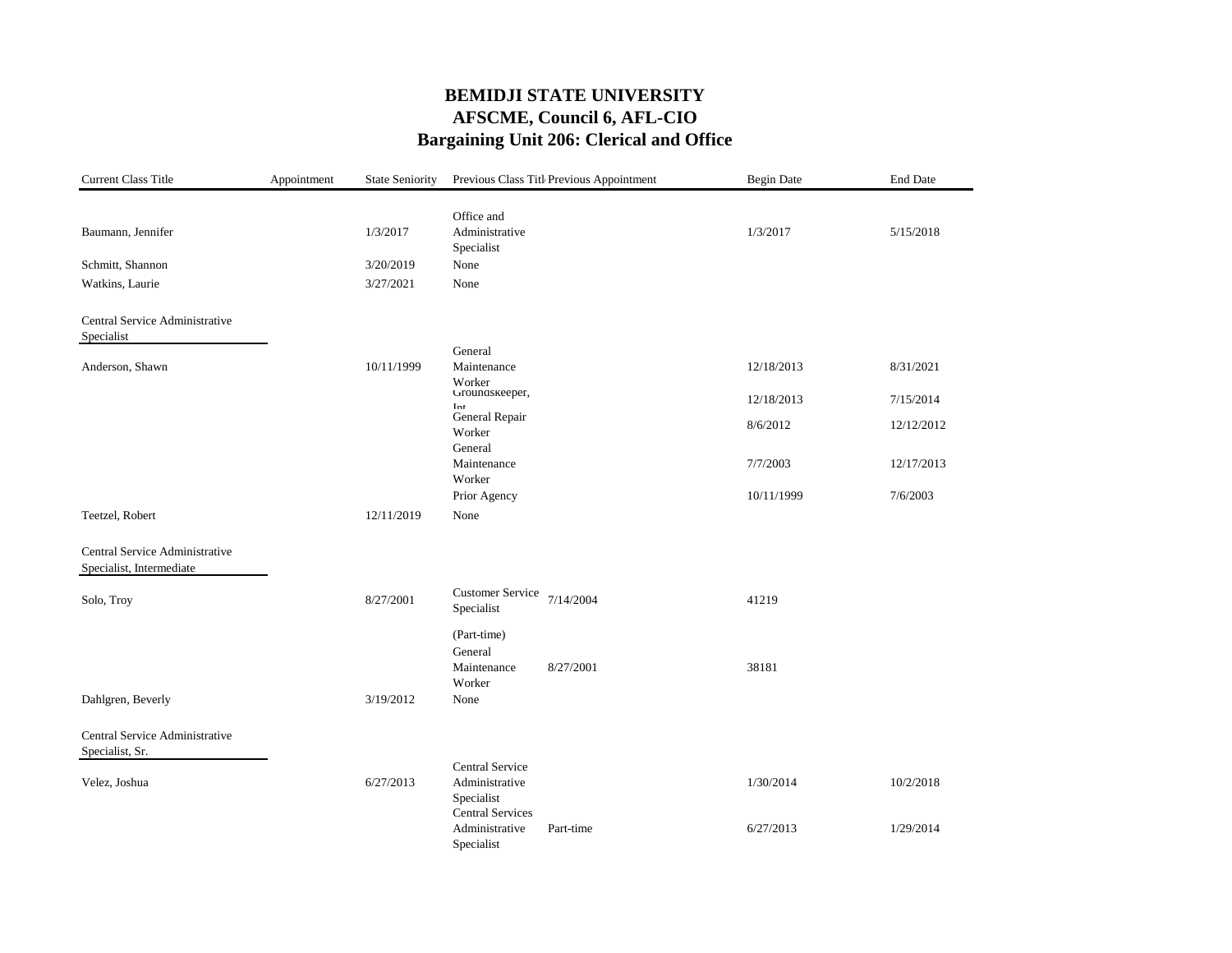| Williams, James                               |              | 5/24/2017  | <b>Central Services</b><br>Administrative<br>Specialist | 5/24/2017  | 12/8/2020  |
|-----------------------------------------------|--------------|------------|---------------------------------------------------------|------------|------------|
| <b>Customer Service Specialist</b>            |              |            |                                                         |            |            |
| Jacobson, Sheree                              | Intermittent | 6/6/2016   | None                                                    |            |            |
| Zebracka, Maggie                              | Intermittent | 3/14/2022  | None                                                    |            |            |
| Customer Service Specialist, Int.             |              |            |                                                         |            |            |
| Coan, Angela                                  |              | 11/17/1993 | <b>Customer Service</b><br>Specialist                   | 11/21/2001 | 2/17/2009  |
|                                               |              |            | Office Specialist                                       | 11/17/1993 | 11/20/2001 |
| Vincent, Angela                               |              | 6/9/1999   | Prior Agency                                            | 6/9/1999   | 2/10/2015  |
| Grimm, Susan                                  |              | 8/10/1999  | Personnel Aide                                          | 8/10/1999  | 9/16/2007  |
| Herr, Julie                                   |              | 9/4/2001   | <b>Customer Service</b>                                 | 9/4/2001   | 7/12/2007  |
| Carver Smith, Kim                             |              | 7/25/2016  | OASI                                                    | 7/25/2016  | 8/15/2021  |
| Stish, Karen                                  |              | 9/19/2018  | None                                                    |            |            |
| Steffen, Amity                                |              | 11/12/2019 | <b>Customer Service : Part-Time</b>                     | 11/12/2019 | 1/2/2022   |
| Customer Service Specialist, Sr.              |              |            |                                                         |            |            |
| Anderson, Justine                             |              | 4/3/2019   | None                                                    |            |            |
| Wallin, Angela                                |              | 6/21/2021  | None                                                    |            |            |
| Office and Administrative Specialist,<br>Int. |              |            |                                                         |            |            |
| Hendricks, Stephanie                          |              | 8/7/1993   | Office and<br>Administrative<br>Specialist, Int         | 8/7/1996   | 3/22/2006  |
|                                               |              |            | ES Tech 1                                               | 9/7/1993   | 8/6/1996   |
| Deering, Lori                                 |              | 11/27/1996 | Office Specialist                                       | 11/27/1996 | 6/7/2000   |
| Butler, Barbara                               |              | 6/26/2000  | <b>Customer Service Specialist</b>                      | 12/20/2000 | 4/8/2010   |
| Slough, Debbie                                |              | 8/27/2001  | Office and Administrative Specialist                    | 1/1/2003   | 6/28/2005  |
|                                               |              |            | Office Specialist                                       | 8/27/2001  | 12/31/2002 |
| Holm, Laura                                   |              | 8/30/2001  | <b>Customer Service Specialist</b>                      | 12/13/2005 | 8/4/2009   |
|                                               |              |            | Office Specialist                                       | 5/22/2002  | 12/13/2005 |
| Harris, Christine                             | Seasonal     | 3/26/2003  | Office & Administrative Specialist                      | 1/5/2011   | 11/15/2021 |
|                                               |              |            | Office Specialist                                       | 3/26/2003  | 1/4/2011   |
| Lafriniere, Teresa                            | Seasonal     | 6/25/2004  | None                                                    |            |            |
| Augustine, Shari                              |              | 3/20/2006  | Office Specialist                                       | 3/20/2006  | 12/18/2007 |
| Carlson, Mary                                 |              | 7/1/2009   | Office and Admini Part-time                             | 7/1/2009   | 7/31/2012  |
| Christofferson, Kelsey                        |              | 3/7/2012   | None                                                    |            |            |
| Herbert, Mallary                              |              | 12/18/2013 | None                                                    |            |            |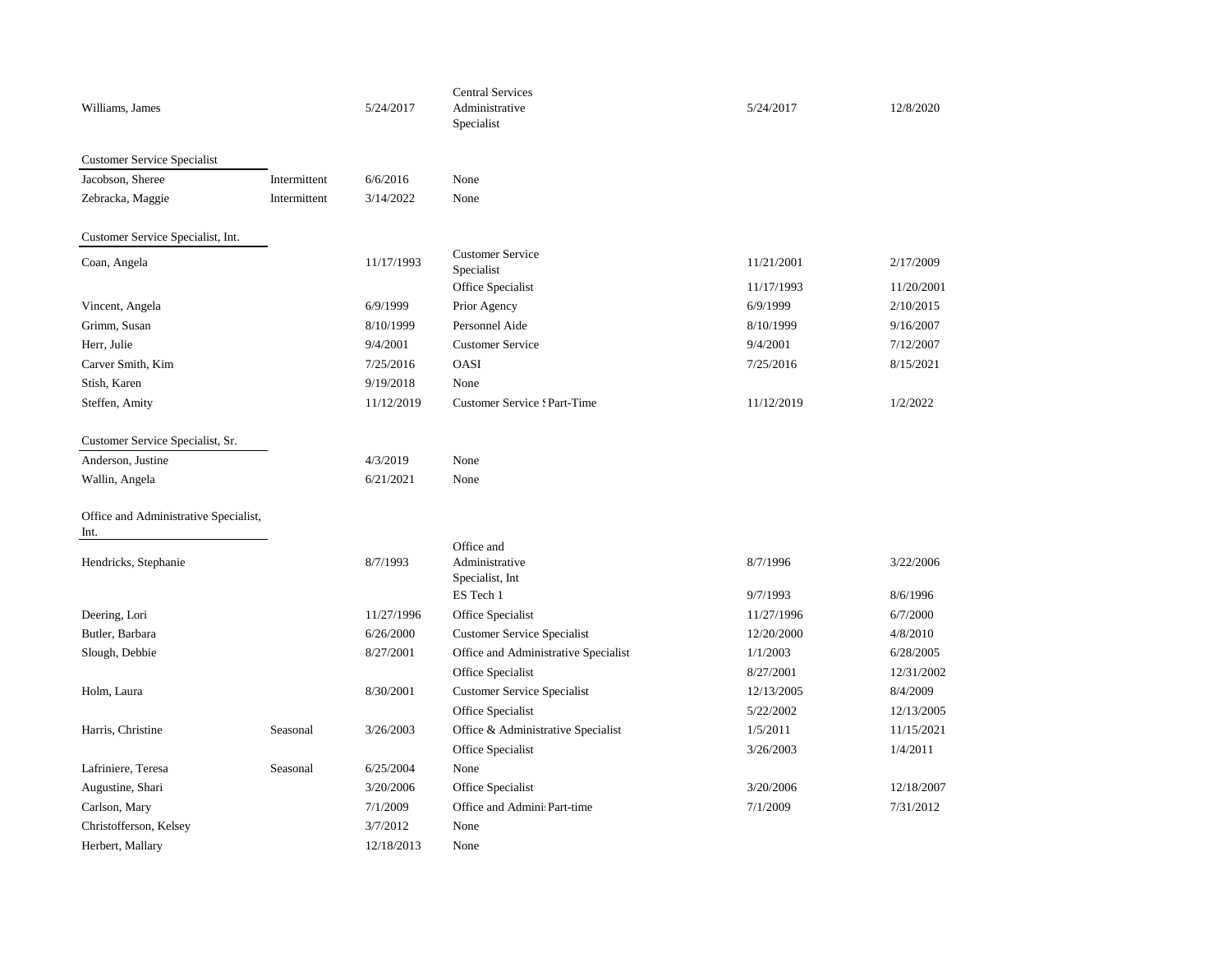| Erickson, Tammy                              | 1/2/2018   | None                                              |            |            |
|----------------------------------------------|------------|---------------------------------------------------|------------|------------|
| Lowery, Nicholas                             | 10/1/2018  | Office and Administrative Specialist, Int         | 10/1/2018  | 5/5/2019   |
| Solberg, Teresa                              | 7/6/2021   | None                                              |            |            |
| Chalmers, Isaiah                             | 10/25/2021 | None                                              |            |            |
| Elhard, Mattea                               | 11/22/2021 | None                                              |            |            |
| Dahl, Dawn                                   | 2/2/2022   | None                                              |            |            |
| Walters, Rhonda                              | 3/14/2022  | None                                              |            |            |
|                                              |            |                                                   |            |            |
| Office and Administrative Specialist,<br>Sr. |            |                                                   |            |            |
| Riedel, Anna                                 | 5/19/2008  | Customer Service Specialist, Int                  | 7/20/2011  | 12/3/2014  |
|                                              |            | Office and Administrative Specialist, Int         | 5/19/2008  | 7/19/2011  |
| Schmidt, Angela                              | 7/6/2010   | Customer Service Specialist, Sr                   | 4/27/2011  | 8/22/2017  |
|                                              |            | <b>Customer Service Specialist</b>                | 7/6/2010   | 4/26/2011  |
| Erickson, Rosanne                            | 11/18/2013 | None                                              |            |            |
| <b>Misty Fear</b>                            | 12/30/2015 | Office and Administrative Specialist Intermediate | 8/22/2018  | 10/13/2020 |
|                                              |            | Prior Agency<br>Intermittent                      | 12/30/2015 | 12/25/2019 |
| Johnson, Jennifer                            | 7/8/2019   | None                                              |            |            |
| Bannor, Holly                                | 10/28/2019 | None                                              |            |            |
| O'Neil, Tara                                 | 9/27/2021  | None                                              |            |            |
| Boes, Marci                                  | 12/6/2021  | None                                              |            |            |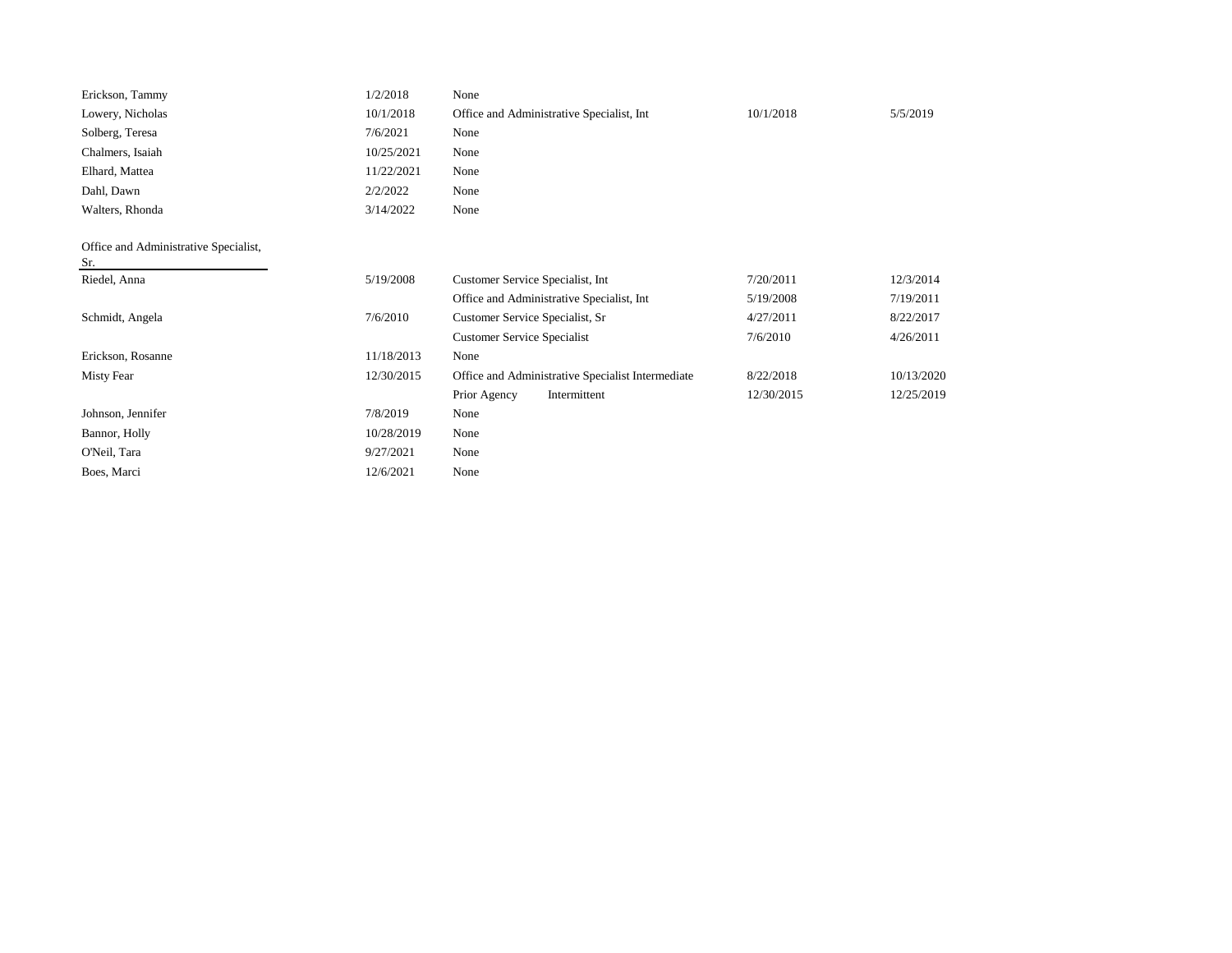### **BEMIDJI STATE UNIVERSITY AFSCME, Council 6, AFL-CIO Bargaining Unit 207: Technical**

| <b>Current Class Title</b> | Appointment | Classification<br>Seniority | <b>State Seniority</b> | Previous Class Title                            | Previous Appointment | <b>Begin Date</b> | <b>End Date</b> |
|----------------------------|-------------|-----------------------------|------------------------|-------------------------------------------------|----------------------|-------------------|-----------------|
| Accounting Technician      |             |                             |                        |                                                 |                      |                   |                 |
| Riley, Jodi                |             | 11/9/2012                   | 8/5/1992               | Account Clerk, Sr                               |                      | 8/29/2001         | 11/8/2012       |
|                            |             |                             |                        | <b>Account Clerk</b>                            |                      | 8/5/1992          | 8/28/2001       |
| Hovland, Deb               |             | 12/29/2015                  | 2/19/1997              | Account Clerk, Sr                               |                      | 6/23/1999         | 12/28/2015      |
|                            |             |                             |                        | Customer Service Specialist, Int                |                      | 1/20/1998         | 6/22/1999       |
|                            |             |                             |                        | <b>Customer Service Specialist</b>              |                      | 1/21/1998         | 1/19/1999       |
|                            |             |                             |                        | Office Specialist                               |                      | 2/19/1997         | 1/20/1998       |
| Danielson, Dana            |             | 8/8/2018                    | 2/12/1992              | Central Service Administrative Specialist, Sr   |                      | 8/19/2009         | 8/7/2018        |
|                            |             |                             |                        | Central Services Administrative Specialist, Int |                      | 2/16/2000         | 8/18/2009       |
|                            |             |                             |                        | Customer Service Specialist, Int                |                      | 2/12/1992         | 12/3/1999       |
| Olson, Sharon              |             | 10/27/2021                  | 12/3/2001              | Cashier                                         |                      | 1/19/2011         | 6/9/2013        |
|                            |             |                             |                        | Cashier                                         |                      | 1/19/2011         | 6/9/2013        |
|                            |             |                             |                        | Library Technician                              |                      | 7/1/2009          | 1/18/2011       |
|                            |             |                             |                        | Cashier                                         |                      | 12/29/2004        | 6/30/2009       |
|                            |             |                             |                        | <b>Account Clerk</b>                            |                      | 12/3/2001         | 12/28/2004      |
|                            |             |                             |                        | Office and Administrative Specialist            |                      | 3/22/2011         | 7/29/2014       |
| White, Jane                |             | 10/27/2021                  | 3/22/2011              | <b>Account Clerk Sr</b>                         |                      | 5/14/2019         | 10/26/2021      |
|                            |             |                             |                        | Office and Administrative Specialist            |                      | 3/22/2011         | 7/29/2014       |
| Audio Visual Technician    |             |                             |                        |                                                 |                      |                   |                 |
| Campbell, Shawn            | Seasonal    | 8/15/2019                   | 8/15/2019              | None                                            |                      |                   |                 |
| Electronics Technician Sr. |             |                             |                        |                                                 |                      |                   |                 |
| Kruse, Michael             |             | 3/27/2002                   | 3/27/2002              | None                                            |                      |                   |                 |
| Library Technician         |             |                             |                        |                                                 |                      |                   |                 |
| Leuthard, Mary             |             | 7/18/2012                   | 4/3/2000               | None                                            |                      |                   |                 |
| Eastman, Maria             |             | 4/4/2018                    | 9/6/2011               | Customer Service Specialist, Sr.                |                      | 9/10/2014         | 4/3/2018        |
|                            |             |                             |                        | <b>Customer Service Specialist</b>              |                      | 12/21/2011        | 9/9/2014        |
| Hsih, Christine            |             | 10/3/2018                   | 10/3/2018              | None                                            |                      |                   |                 |

Photographic Laboratory Lead